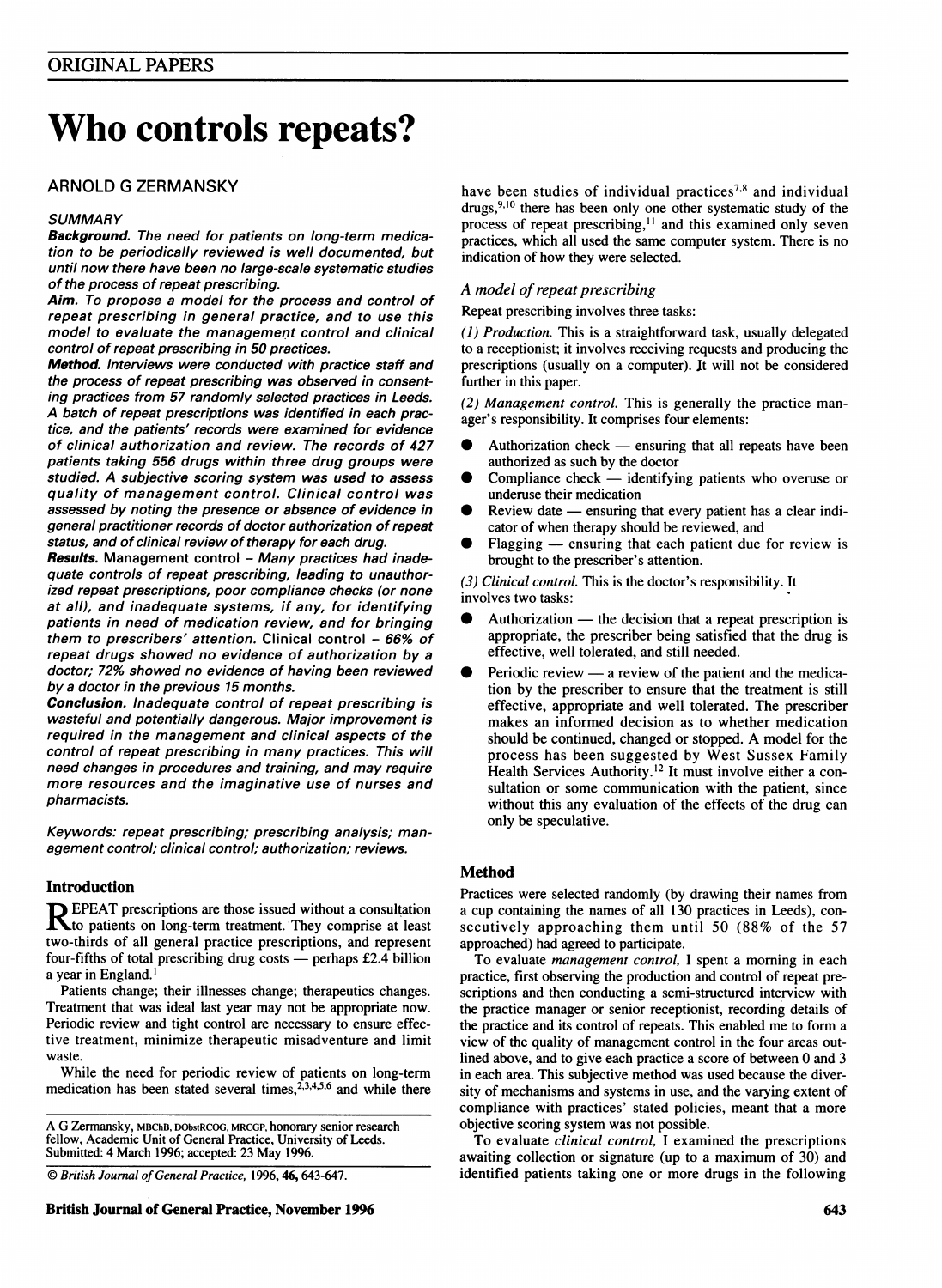three therapeutic groups. All three groups are commonly prescribed, and the particular reasons why treatment with each should be reviewed at intervals are stated.

- Ulcer-healing drugs (British National Formulary (BNF) Section  $1.3$ ) — these are fairly safe and well-tolerated drugs, but they are expensive.<sup>13</sup>
- Hypnotics and anxiolytics (BNF Section 4.1)  $-$  these are inexpensive but potentially habituating, and are not now recommended for long-term treatment.<sup>13</sup>
- Non-steroidal anti-inflammatory drugs (BNF Section 10.1) – these have a high prevalence of adverse effects and interactions. Adverse effects relate to duration of treatment.<sup>14,15,16,17</sup>

<sup>I</sup> examined each patient's file (including computer files) for evidence of authorization and the most recent review. There is no literature on which to base a recommended review interval for these drugs, but <sup>I</sup> took the view that it is good practice to review, at least annually, those patients who are taking them. However, patients recalled for review may not turn up immediately. The process of identifying them, telling them to make an appointment, perhaps reminding them, and their actual attendance can take a month or two. <sup>I</sup> therefore allowed three months' grace and used 15 months (actually 456 days) as the cut-off point for 'annual' reviews.

<sup>I</sup> accepted as evidence for a review any indication in the general practice records that the prescriber had considered the continuing need for the drug in question. This might be as little as 'OK on Brufen' or 'continue cimetidine'. <sup>I</sup> also accepted any review reported in a hospital letter.

# Results

# Management control

The total scores for each practice are illustrated in Figure 1. The aggregate scores in each area of control are shown in Table 1.

Authorization check. There were five practices in which recep-

|                    | Number of practices scoring: |    |    |    |  |  |  |
|--------------------|------------------------------|----|----|----|--|--|--|
| $n = 50$           |                              |    |    |    |  |  |  |
| Authorization      | 5                            |    |    | 32 |  |  |  |
| Compliance check   | 8                            | 13 | 13 | 16 |  |  |  |
| Valid review date* | 14                           | 2  | з  | 31 |  |  |  |
| Flagging           | 14                           |    |    | 29 |  |  |  |

\* or number of issues left.

# Table 2. Initiator of treatment.

tionists added drugs to patients' repeat files purely on the basis that they had been prescribed before, and three in which hospitalinitiated drugs were added without a doctor's authorization. In a futher seven practices there was no clear mechanism for authorization before entering drugs on the repeat file. (While all prescriptions would have to be signed by a doctor, it was clear that in these practices there was little or no consideration of the validity of the prescription before signing.)

Compliance check. This was the area in which fewest practices performed well. This often reflected the shortcomings of computer systems, which do not all give warnings of early or late requests. Some systems give dates of previous prescriptions; one gives a percentage score which is often not understood by receptionists. Only one computer system calculated the interval between previous repeats in days, though this did not appear on the screen but was printed on the right-hand side of the prescription form for the prescriber. Frequent instances were observed in which compliance information was not being passed on to the prescriber, and in some cases receptionists were even overriding on-screen warnings.

Review dates. To identify patients due for review, there should be either a review date for each patient or a limit on the number of issues authorized for each drug. Thirteen practices (26%) used review dates, including two that also used number of issues. Thirty practices (60%) used number of issues only. Seven (14%) did not use any review indicator, and in some that claimed to do so the sampled patients did not actually have reviews. Some receptionists renewed review dates without any review of the patient or records.

Flagging. Not all computer systems print overdue reviews on the right-hand side of the prescription, and it usually falls to the receptionists to flag the review to the doctor, usually by attaching a note to the prescription. The subjective scores reflect the consistency with which the flagging process was observed.

Hospital prescription changes. All but seven practices claimed to have a procedure for altering the repeat prescription file of patients discharged from hospital. The majority (29, or 58%) allowed changes by the receptionist after the doctor's approval, while in 12 (24%) the doctor altered the file. The practice nurse was responsible in one practice. Three practices admitted that receptionists changed medication automatically without doctors' involvement. In several other practices the degree of doctor involvement appeared cursory.

# Clinical control

Initiation. The records of 427 patients who were taking 556 drugs in the three groups were studied. The initiator of drugs is shown in Table 2.

Forty-four per cent of ulcer-healing drugs are initiated by a hospital doctor, confirming the frequently expressed view of general practitioners (GPs) that this is the case, though not neces-

| Who initiated               | Ulcer-healing<br>drugs |     | <b>Hypnotics and</b><br>anxiolytics |     | <b>NSAIDs</b> |     | <b>Totals</b> |     |
|-----------------------------|------------------------|-----|-------------------------------------|-----|---------------|-----|---------------|-----|
|                             | Number %               |     | Number %                            |     | Number %      |     | Number %      |     |
| <b>General practitioner</b> | 63                     | 41  | 139                                 | 72  | 154           | 74  | 356           | 64  |
| <b>Hospital doctor</b>      | 68                     | 44  | 19                                  | 10  | 35            | 17  | 122           | 22  |
| Not recorded                | 18                     | 12  | 33                                  | 17  | 14            |     | 65            | 12  |
| Records missing             | 5.                     | 3   | 3                                   |     | 5             | 2   | 13            | 2   |
| Total                       | 154                    | 100 | 194                                 | 100 | 208           | 100 | 556           | 100 |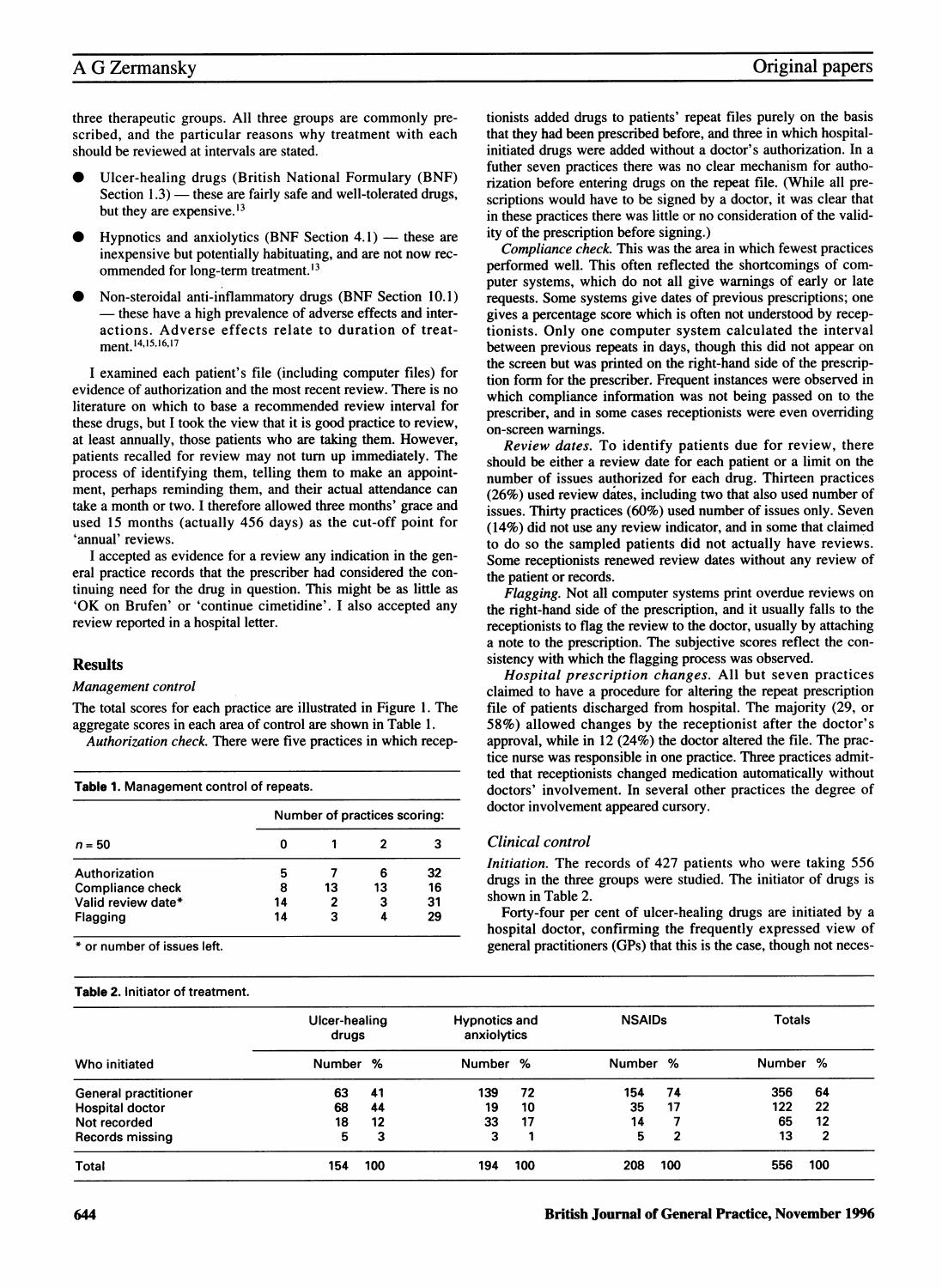# A G Zermansky

# Original papers

sarily justifying the argument (also frequently expressed) that GPs have no control over the use of these drugs. Out of the 68 hospital-initiated prescriptions for ulcer-healing drugs, there were 20 patients for whom there was no indication (even in hospital letters) why the drug was started, nor even a diagnosis that might explain it: the GP had authorized <sup>a</sup> repeat regimen without recording (and perhaps without knowing) the reason for the drug. Eleven had been on the drug for more than a year  $-$  three of them for more than five years.

Authorization. In 311 (56%) of 556 prescriptions there was no evidence in the records of a clinical decision to confer repeat prescription status for the drug.

The initiation of the drug was recorded, but there was no sub-

sequent evaluation of the efficacy, acceptability or need to continue treatment before conferring repeat status. There are significant differences between the drug groups in the percentage showing evidence of authorization. Drugs initiated by a hospital doctor were more likely to show evidence of authorization (Table 4).

Review. The number of reviews in the 15 months before the practice visit are shown in Table 5. (Although 556 drug items were studied, only those which had been taken for more than 15 months would have needed review; there were 401 such items.)

Practices in the percentage reviewed within 15 months were examined for a number of attributes, including size, whether or not they were fundholding, whether they were training or nontraining practices, whether they had a prescribing protocol, and





#### Table 3. Evidence of authorization as repeats.

| Evidence of<br>authorization? | Ulcer-healing<br>drugs |     | <b>Hypnotics and</b><br>anxiolytics |     | <b>NSAIDs</b> |     | <b>Totals</b> |     |
|-------------------------------|------------------------|-----|-------------------------------------|-----|---------------|-----|---------------|-----|
|                               | Number %               |     | Number %                            |     | Number %      |     | Number %      |     |
| Yes                           | 73                     | 47  | 65                                  | 34  | 107           | 51  | 245           | 44  |
| <b>No</b>                     | 81                     | 53  | 129                                 | 66  | 101           | 49  | 311           | 56  |
| Total                         | 154                    | 100 | 194                                 | 100 | 208           | 100 | 556           | 100 |

Chi-square test: P<0.001.

#### Table 4. Authorization by initiator.

|                               |                    |     | Prescription initiated by: |                    |       |
|-------------------------------|--------------------|-----|----------------------------|--------------------|-------|
| Evidence of<br>authorization? | Hospital<br>doctor | GP  | <b>Not</b><br>recorded     | Records<br>missing | Total |
| Yes                           | 76                 | 156 | 12                         |                    | 245   |
| <b>No</b>                     | 46                 | 200 | 53                         | 12                 | 311   |
| Total                         | 122                | 356 | 65                         | 13                 | 556   |

Chi-square test: P<0.0001.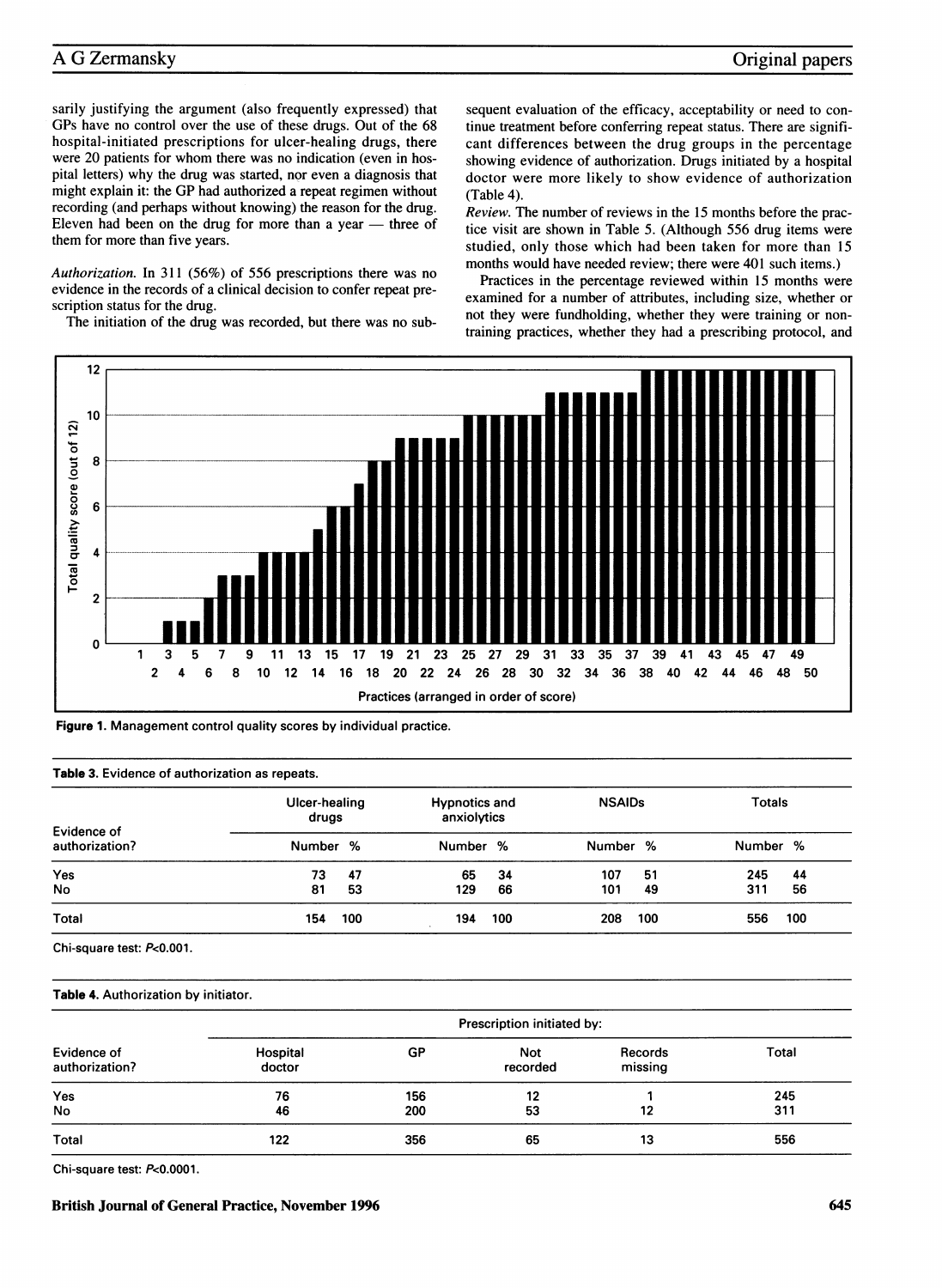#### Table 5. Drugs reviewed in the 15 months before practice visit.

| Drugs reviewed<br>in 15 months | Ulcer-healing<br>drugs |     | <b>Hypnotics and</b><br>anxiolytics |     | <b>NSAIDs</b> |     | <b>Totals</b> |     |
|--------------------------------|------------------------|-----|-------------------------------------|-----|---------------|-----|---------------|-----|
|                                | Number %               |     | Number %                            |     | Number %      |     | Number %      |     |
| Reviewed                       | 29                     | 32  | 33                                  | 20  | 52            | 36  | 114           | 28  |
| Not reviewed                   | 63                     | 68  | 131                                 | 80  | 93            | 64  | 287           | 72  |
| Total                          | 92                     | 100 | 164                                 | 100 | 145           | 100 | 401           | 100 |

Chi-square test: P<0.001.

Table 6. Drugs reviewed by training and non-training practices.

|                                 |          | <b>Training</b><br>Non-training<br>practice<br>practice |           |          | Total      |           |  |
|---------------------------------|----------|---------------------------------------------------------|-----------|----------|------------|-----------|--|
| Drugs reviewed<br>in 15 months? | Number % |                                                         | Number %  |          | Number %   |           |  |
| Reviewed<br>Not reviewed        | 24<br>36 | 40<br>60                                                | 90<br>251 | 28<br>72 | 114<br>287 | -28<br>72 |  |
| Total                           | 60       | 100                                                     | 341       | 100      | 401        | 100       |  |

Chi-square test: P<0.031.

their level of deprivation. The only practice attribute showing a statistically significant difference in the percentage reviewed was whether the practice was a training practice (Table 6). Stretching the review interval to 2 years only increased the percentage of drugs reviewed from 28% to 34%.

# Discussion

# Management control

Although the extent and quality of management control of repeats varied greatly between practices, more than half of the practices scored well, demonstrating that good control can be achieved. The preparation of repeat prescriptions for drugs for which repeat status has not been authorized puts patients at risk, and it is a matter of concern that this should have occurred in nearly a third of the practices studied. Practice protocols and receptionist training should ensure that only authorized medication can be repeated.

Poor compliance scores reflect in part the shortcomings of some computer systems, and in part inadequate receptionist performance, training or supervision. Computers should warn receptionists of early or late requests with a message that has to be overridden. There should be a report of the intervals, in days, between prescriptions. Dates of previous repeats require receptionists to work out the intervals — an unrealistic expectation.

Whatever the system, it is vital that receptionist training explains the importance of compliance and how to check for it. A compliance report printed on the right-hand side of the prescription has the advantage of being visible to the signing doctor without the need for the receptionist to attach a note to it. Few computer systems can produce one.

Every practice should have a method of identifying patients whose medication is due for review. Seven practices did not use a review indicator; patients in these practices have no effective limit on the number of repeats allowed - perhaps the most alarming finding of this study. Reviews flagged by limiting the number of issues of individual drugs are cumbersome because different drugs are used at different rates and become out of step,

thus duplicating review dates. It is preferable to use a single review date, printed on the right-hand side of the prescription, and to review the complete repeat regimen at one consultation. However, a cumbersome review system is infinitely better than no system at all.

Automatic recall of the patient can be inefficient, since many patients whose review date comes up have been seen in the interval by a doctor or nurse. These patients may not need a review, but merely a new review date. Computer systems should prompt the prescriber to review medication during consultation, and record it.

# Clinical control

In more than half (56%) of the prescriptions studied there was no evidence of a doctor taking a clear decision that the drug should be continued in the long term. Hospital-initiated drugs seem particularly prone to be added without clinical appraisal. Formal authorization of repeat prescriptions is not standard behaviour among GPs. Although the need for it has been proposed by the Audit Commission,<sup>6</sup> no mechanism for ensuring such authorization has been described. If computer systems allowed drugs to have an intermediate status of 'provisional repeat drugs', unauthorized drugs would be readily identifiable. None of the current systems seem to have this facility. Regardless of computer facilities, the discipline of clinical authorization needs to be adopted by prescribers. <sup>I</sup> hope this paper will encourage it.

For most repeat prescriptions (72%) there was no evidence of a periodic review in the past 15 months. (The prevalence of unreviewed hypnotic and anxiolytic prescriptions is particularly high at 80%.) The statistics are hardly better (66%) if the criterion is broadened to 2 years. Many patients take tablets for years without any recorded clinical re-evaluation. This is the stark conclusion of this study.

The variation in the frequency of review between different types of practice is insufficient to be of practical significance. Training practices can draw little comfort from the fact that they review 40% of prescriptions compared with 26% for non-training practices. Some individual practices performed well, indicating

# 646 British Journal of General Practice, November 1996